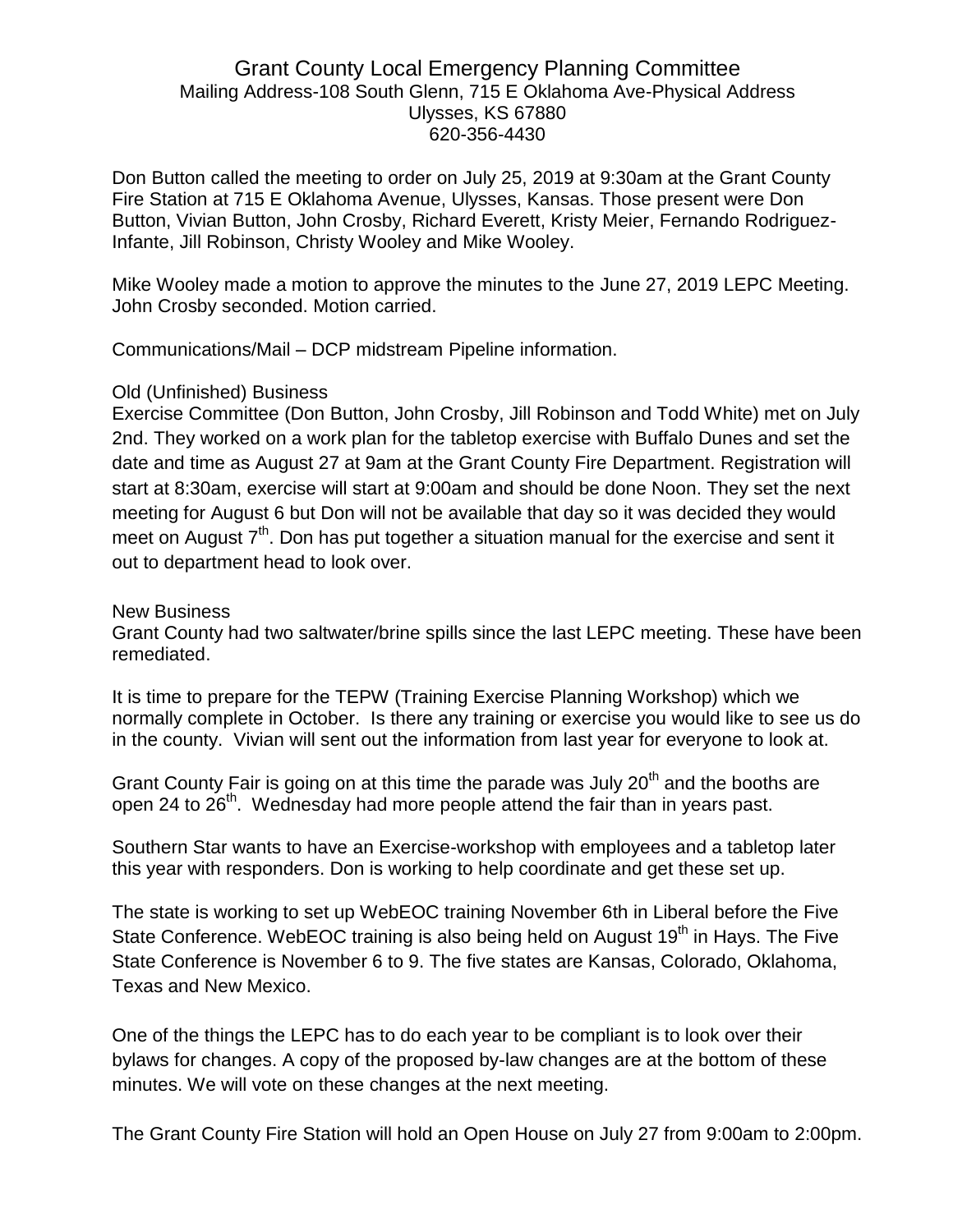Some of the upcoming trainings are: KS-133 Kansas Exercise and Design for Operations based exercises on July 30 to Aug 2, 2019 ID 1081418; Medical HazMat and decontamination Garden City November 6 at St. Catherine's Hospital ID 1085372; KS-132 Kansas Exercise Design Course for Discussion-based exercises-Wichita on Aug 27-29. The class has prerequisites. ID 1082032; L0950 All Hazards IMT Incident Commander in Russell on Sept 23-27 ID 1085431; and L0958 All Hazards IMT Operations Section Chief in Russell on Sept 30- Oct 3 ID 1085434.

Don said the Health Care Coalition is getting a new director. He asked Richard about the meeting last Friday. He said a new company is taking over as physical agent and they are throwing out the budget and starting over. They are suppose to have it done by the end of the month but they have requested more time from KDHE.

Richard Everett said the Coalition will hold a statewide full scale exercise in May, which will test all 15 public health capabilities. They are hiring a group to put the exercise together. He said the new grant year has started.

Fernando said they hired a new Therapist and are looking for one more.

Richard Everett asked Vivian about the Mental Health Template. Vivian sent it to Christy and Christy gave it to Amanda. They will check into the status of the template.

John Crosby said the fires have not been bad because of all of the green growth. But with the higher temperature things will be drying out will burn better.

Vivian said the November meeting is scheduled for Thanksgiving so the committee decided to meet the week before on November 21.

The next regular meeting will be August 22, 2019 at 9:30am at the meeting room of the Grant County Fire Department at 715 E. Oklahoma Ave.

John Crosby made a motion to adjourn at 9:59am. Mike Wooley seconded. Motion Carried.

The LEPC Minutes respectfully submitted by Vivian Button, Secretary.

Meeting left in 2019 September 26 October 24 November 21

Corrections to the LEPC by-laws 2019-7-25

Article I

**Section 2.** Principal Address. The official mailing address shall be: Local Emergency Planning Committee (LEPC), c/o Grant County Emergency Management, 108 South Glenn St., Ulysses, Kansas 67880

The physical address shall be 715 E Oklahoma Ave., Ulysses, KS 67880.